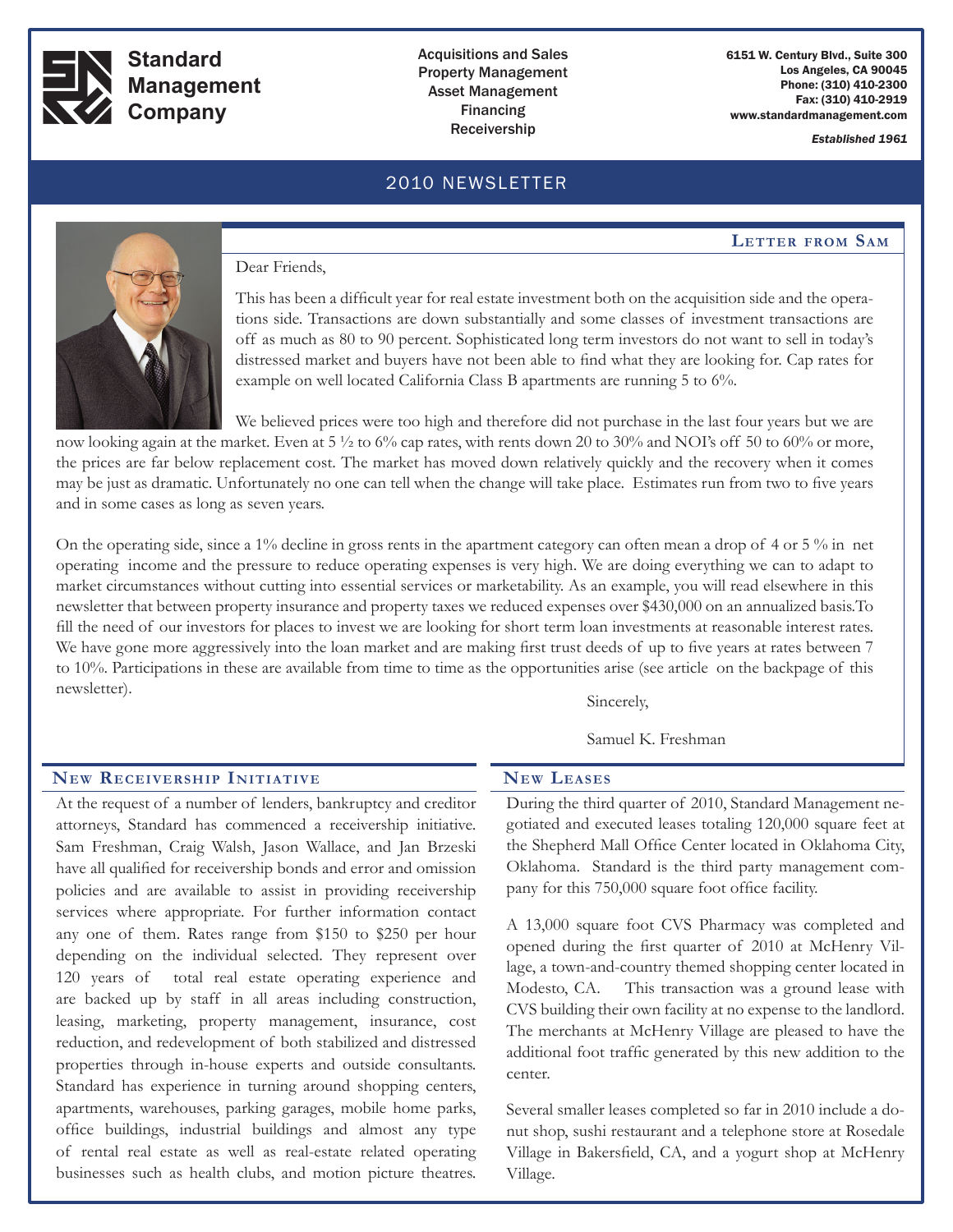#### **Introducing our New C.O.O. - Randy Boggan**

Randy Boggan has joined Standard Management. Randy has an extensive background in strategy development, capital markets, budgeting, forecasting and planning, operations, investor relations, reporting, and cash management.

Randy has previous experience serving of as the Chief Financial Officer of two Southern California based real estate firms. In those instances Randy was instrumental in forming an equity real estate investment company for one firm and completing a tax deferred transfer of partnership interests for the other. Additionally Randy has served as a consultant for Lehman Brothers working on mezzanine debt and equity real estate transactions with responsibility for the budgeting, monitoring and administration of various projects. Additional experience includes work with a family-owned private equity company and a career as a commercial lender.



Randy's educational background includes a Bachelor of Science and Masters of Business Administration Degree from the University of Southern California.

**New Leases in Carson City SMC is Getting Greener!**



The State of Nevada has signed a new lease at Northgate Plaza in Carson City, Nevada for 25,000 square feet. The space will be used for the Nevada Department of Health and Human Services and has been occupied since the beginning of the summer.

In addition, the discount movie theatre "Stadium 4" has occupied 16,000 square feet in Northgate Plaza as well. The theater is open and operating above expectations.

## **Reductions in Property Tax Bills**

Standard Management Company has achieved a 31% reduction in its property tax bill for its Las Vegas multifamily portfolio. Through petitioning the Clark County Assesor's Office, Senior Vice President of Operations Craig Walsh was able to achieve a savings of more than \$260,000 annually for Sunset Point (384 units), Galeria Palms (216 units), Cabana Club (338 units), and Bay Breeze (224 units). Reductions were based on submitting revised brokers' opinions of value to the Assessor's office and working with County personnel to determine a reasonable valuation for today's market.

We started our eco-friendly transition with the payroll system. In June 2009, we placed biometric time clocks at our residential and commercial locations. By placing these hand punches at our locations, our employees will no longer have to keep paper timesheets. This new process will save the company time and money since the timesheets no longer have to be sent to the Corporate office via Federal Express, but are instead transmitted via modem lines. This new process is fast, easy and user-friendly, while saving paper and reducing carbon emissions.

#### **SMC Reduces Property Insurance Expense**

Standard Management Company has achieved a 25% reduction in its property insurance expense across its portfolio by bidding out to multiple vendors. "Insurance Companies are hungry for new business these days and are willing to make deals," reports Craig Walsh, Senior Vice President of Operations for Standard. Total expenditures for the SMC portfolio including policies that cover general liability, umbrella, boiler and machinery, and in some cases, terrorism insurance totaled \$520,000 for the 2010-2011 coverage period, down from \$690,000 from the 2009-2010 policy – a savings of \$170,000. Further savings are being explored by combining portfolio management and insurance coverage with other management companies.

#### UCLA Extension Class **UCLA Extension Class**

Jan Brzeski will teach a course entitled, "How to Invest Profitably in Real Estate Loans" at UCLA Extension on February 26, 2011. In this one-day course, you will learn how to invest in real estate loans, providing current cash flow with attractive downside protection. Sam Freshman will be a guest speaker. To learn more, or receive instructions on how to enroll, please call Jan Brzeski at (310) 410.2300 x322.

#### Bridge Lending Fund Delivers Solid Cash Flow **Bridge Lending Fund Delivers Solid Cash Flow**

In March 2010, Jan Brzeski launched a program focused on making short-term real estate loans in California. He specializes in lending to rehab specialists who purchase homes from banks or at foreclosure sales. He typically lends no more than 60% of the a property's value and he has personally inspected each of the 19 properties on which he has funded loans to date. The investors who participated in this program received distributions representing more than 9% (annualized rate) in October 2010, based on the performance of the loans through September 30, 2010. For more information about this program, contact Jan at (310) 410-2300 x322

or at jbrzeski@standardmanagement.com, or visit www.stndcap.com.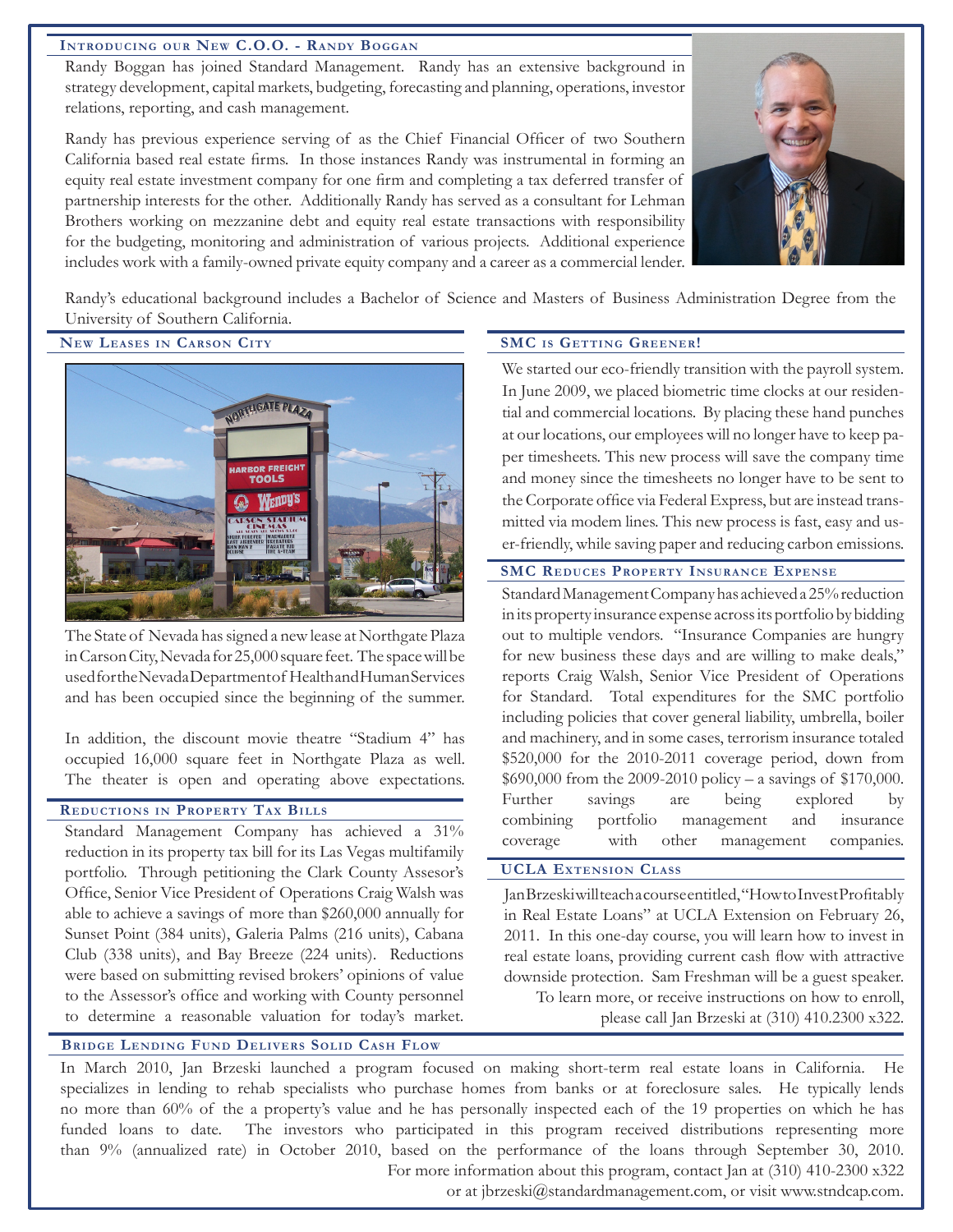#### **SPIRE - Stanford Professionals in Real Estate**

October 12, 2010 - Sam Freshman has been elected the Chairman of the Board of Stanford Professionals in Real Estate (SPIRE). This is a Stanford University alumni group composed of graduates, faculty members, and students in the real estate profession which has grown to over eight hundred members since its founding in 2009. SPIRE sponsors networking meetings throughout the country, has a number of active chapters in the major metropolitan areas, and participates in organizing programs and seminars in conjunction with other university alumni associations and real estate professional organizations. Sam graduated from Stanford University in 1954 with a BA in pre-law and Stanford Law School in 1956 with a JD in law.

Readers who are interested in SPIRE are encouraged to go to their website at www.spirestanford.org.

#### **Third Party Property Management**

Many of our readers may not know that in addition to the properties which Standard has an interest in, Standard's asset management and property expertise are available for third parties as well. Among the properties handled for third parties by Standard is a 750,000 sq ft multitenant office building in Oklahoma City, OK; a distressed shopping center portfolio with vacancy levels ranging from 20% to 50% for a major Wall Street banking firm which was successfully leased up and sold; apartment buildings in California and out of state; and a portfolio of properties in the Pasadena and Alhambra area including an apartment building, an office building and a retail project. Standard has also been asked to assist a California-based syndicator in acquiring and managing a portfolio of several thousand apartment units in the Midwest.

#### **Publications**



#### "Principles of Real Estate Syndication"

Sam Freshman's book, "Principles of Real Estate Syndication" continues to be the leading book on group investing in Real Estate and has been revised to include information on tenants-in-common (TICs) as well as recent developments in taxation and securities law affecting real estate syndicates. Available on Amazon.com



# "The Common Sense Guide to REAL ESTATE INVESTING"

Jan Brzeski has written a book entitled, "The Common Sense Guide to Real Estate Investing." As Sam Freshman writes in the forward, "Those who wish to know how value investing in real estate works will not be disappointed by this book." Available on Amazon.com

#### **Sam Freshman's Speaking Engagements**

**November 19, 2009**  Panel member, UCLA Extension Annual Review Real Estate – Skirball Museum

#### **January 19, 2010**

Panel member, Real Estate Conference of the UCLA

Anderson Graduate School of Business

Dartmouth Alumni and Stanford Alumni panelist **January 27, 2010** 

Guest Lecturer, UCLA Extension class on Real Estate Income Property

#### **March 16, 2010**

Panelist and moderator, Capital Dynamic all day Seminar on Real Estate Syndication – Luxe Hotel

## **April 6, 2010**

 Instructor, mentoring class on Real Estate Acquisition and Syndication – staff of major real estate company in Orange County

#### **May 12, 2010**

Keynote speaker on real estate investments at the Malibu Rotary Club breakfast-

Pepperdine University

#### **May 27, 2010**

Keynote speaker to South Bay UCLA Professional Alumni on the current real estate market.

#### **September 24, 2010**

Moderator, panelist and workshop leader at Capital Dynamics all day seminar on Real Estate Syndication – Luxe Hotel

### **September 25, 2010**

Keynote luncheon speaker, Real Estate Financial Modeling seminar at the Westin Bonaventure Hotel **February 2, 2011** Panelist, UCLA Anderson School Event **February 26, 2011**  Guest Lecturer, UCLA Extension class on how to invest in real estate loans **UPCOMING UPCOMING**

Sam's newest book is the "The Smartest Way to Save: Why You Can't Hang on to Money and What to Do About It". Available on Amazon.com "The Smartest Way to Save: Why You Can't Hang on to Money & What to Do ABOUT IT"





## Opportunities and Issues Regarding Investing in California First Trust Deeds

Jan Brzeski has created two new guides to trust deed investing: a podcast in which he discusses 10 frequently asked questions about trust deed investing, and a 15-page white paper discussing how trust deed investing applies to the 2010-11 California real estate market. To receive your free copies, please go to www.stndcap.com